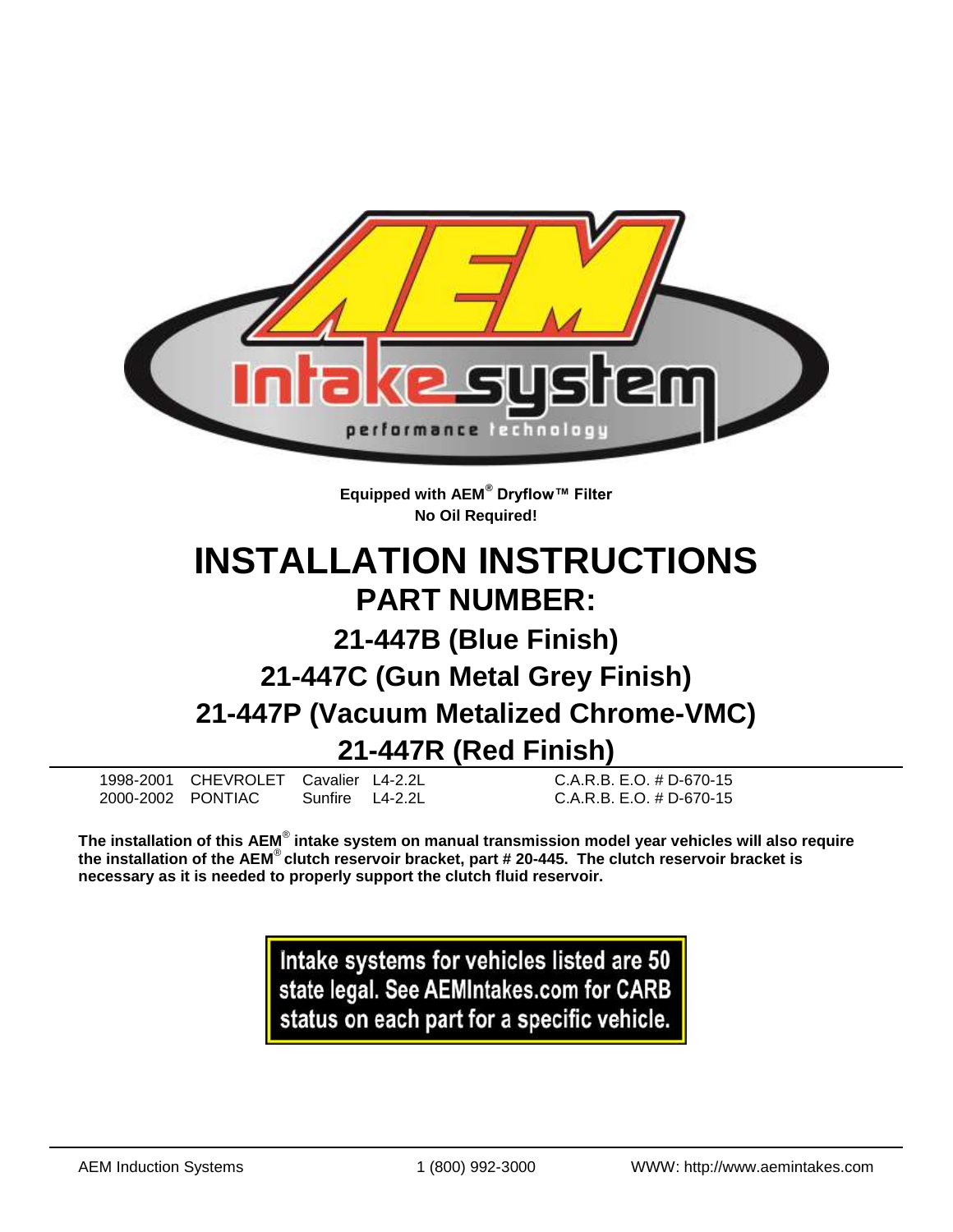# **PARTS LIST**

| <b>Description</b>                   | Qty.           | <b>Part Number</b> |
|--------------------------------------|----------------|--------------------|
| Element Parts Kit 2.75 X 5" Dry Ele. | 1              | 21-202DK           |
| Lower Pipe                           |                | $2 - 552$          |
| <b>Upper Pipe</b>                    |                | 2-553              |
| Hose, Silicone 2.75x3" Blk.          | 1              | 5-275              |
| Hose, Hump 2.75/2.75x3.00"           | 1              | 5-575              |
| Hose; 1/2"ID X 12"L                  | 1              | 5-5012             |
| Mount, Rubber 5/8" X 6mm             | 1              | 1228598            |
| Grommet, 1/2"                        | 1              | 784634             |
| Zip Tie,8" Tree Push-Mnt.            | 2              | $1 - 127$          |
| Spacer, 1.00 OD X .250 ID X .6       | 1              | 2-647              |
| Neoprene, 1/16" X 6" X 1" Adhes.     | 1              | $8 - 121 - 1$      |
| Bolt, Hex M6-1 X 35mm                | 1              | 1-2002             |
| Washer; 1"D X 1/4 Hole Fender        | 4              | 08160              |
| Nut, M6 Hex Serrated                 | 3              | 444.460.04         |
| 1/2" Bnd. Hose Clamp, 2.31-3.25"     | 4              | 9444               |
| Hose Clamp, 3/4"                     | $\overline{2}$ | 4093-5             |
| 1/2" Bnd. Hose Clamp, 2.56"-3.50"    | 1              | 9448               |
| <b>CLUTCH RESERVOIR BRKT KIT</b>     |                | 20-445             |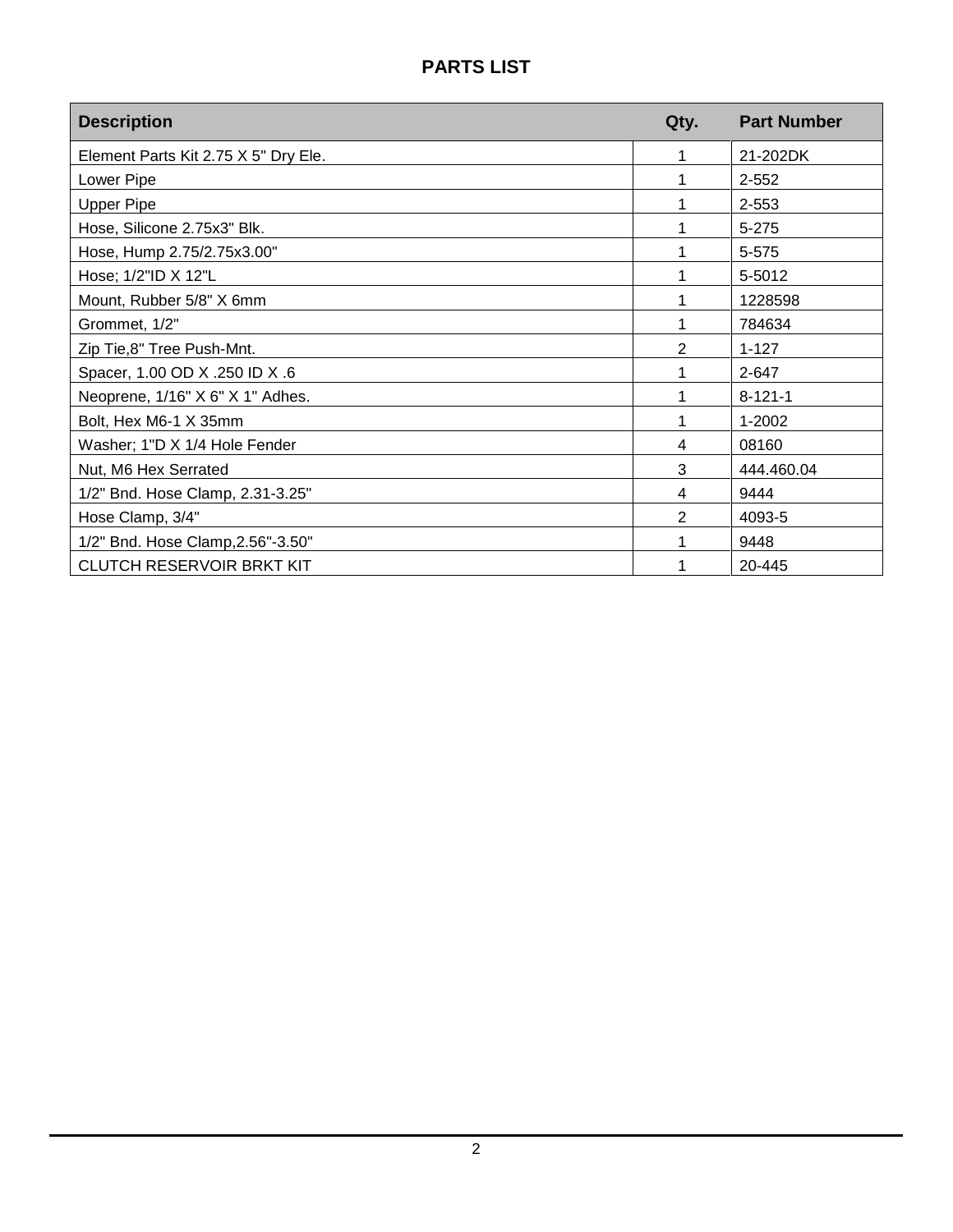**Read and understand these instructions BEFORE attempting to install this product. Failure to follow installation instructions and not using the provided hardware may damage the intake tube, throttle body and engine.**

**The AEM® intake system is a performance product that can be used safely during mild weather conditions. During harsh and inclement weather conditions, you must return your vehicle to stock OEM air box and intake tract configuration. Failure to follow these instructions will void your warranty.**

#### **1. Preparing Vehicle**

- a. Make sure vehicle is parked on level surface.
- b. Set parking brake.
- c. If engine has run in the past two hours, let it cool down.
- d. Disconnect negative battery terminal.
- e. Raise the front of the vehicle with a jack. Refer to your owner's manual for proper jack and jack stand placement to properly support vehicle. Support your vehicle using properly rated jack stands before wheel removal or while working under the vehicle.

#### **NEVER WORK UNDER A VEHICLE WITHOUT USING JACK STANDS.**

- f. Remove front driver side wheel.
- g. Do not discard stock components after removal of the factory system.

## **2. Removal of stock system**





a. Factory air box system installed. b. Release the clip on top of the inlet pipe.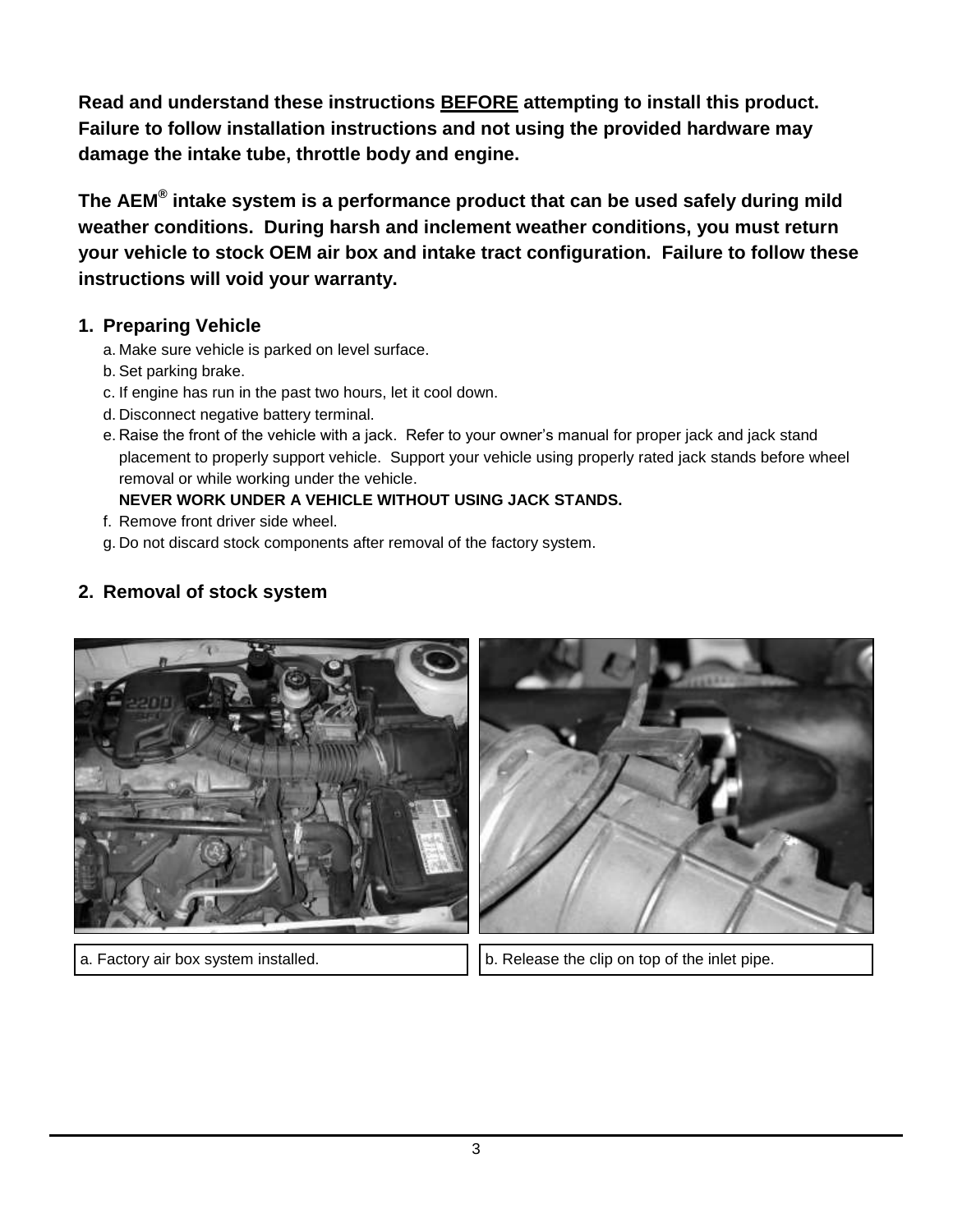



c. Loosen the hose clamp at the air box.  $\vert \cdot \vert$  d. Remove bolt. Release the breather hose from the valve cover.





e. Loosen the hose clamp at the throttle body.  $\vert \cdot \vert$  f. Gently pull the inlet air temperature (IAT) sensor from the inlet pipe. Remove the upper air box from the vehicle. **NOTE: Do not pull by wires.**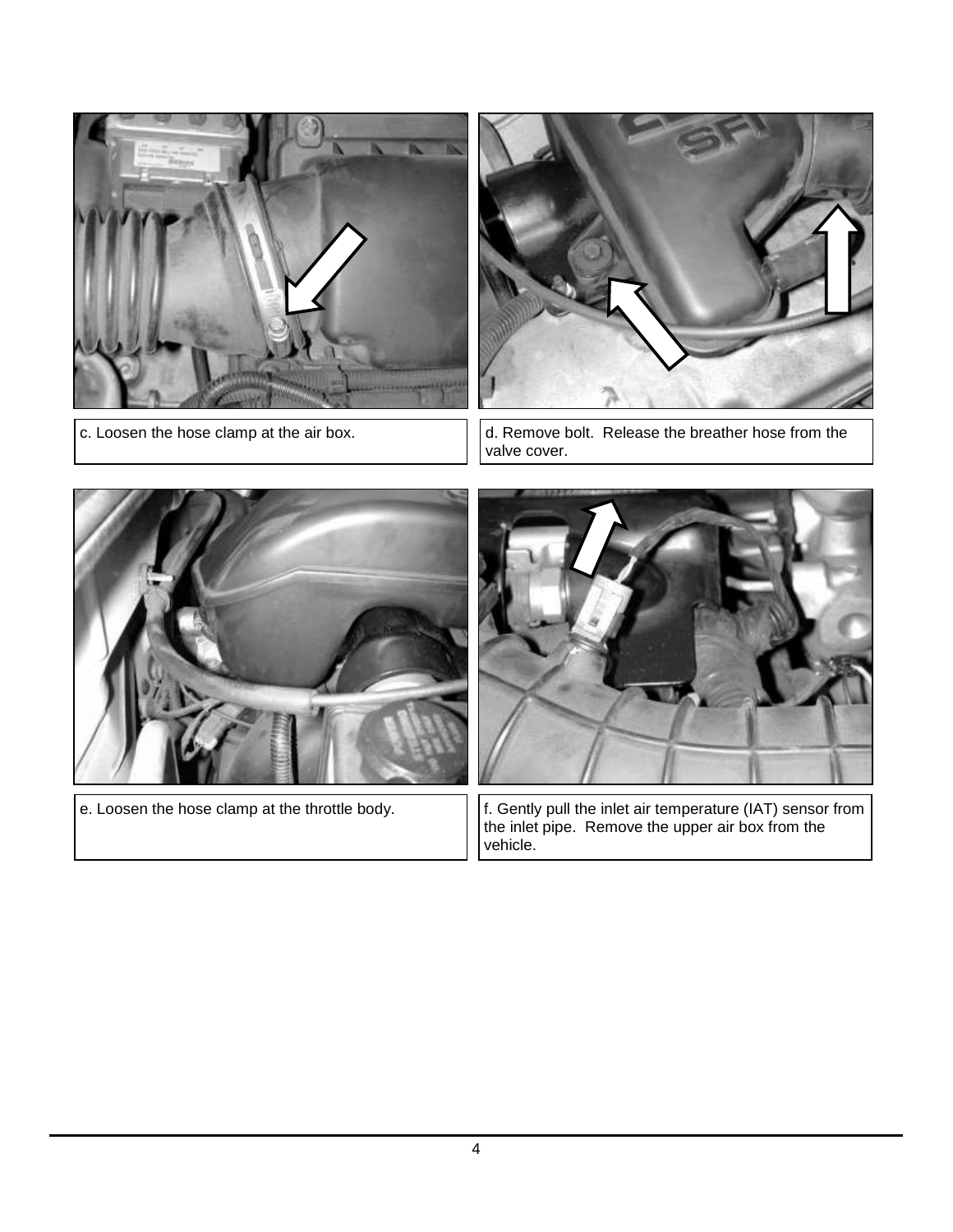

g. Remove the battery by first releasing the tie down bolt.



h. Release the two wire clips on the air box.



 $\vert$  i. Remove the plastic clip that secures the fuse block.  $\vert\,\,\vert$  j. If equipped with a manual transmission, remove the



clutch fluid reservoir from the air box. Secure it to the firewall with AEM $^{\circ}$  part # 20-445. Remove the air box from the vehicle.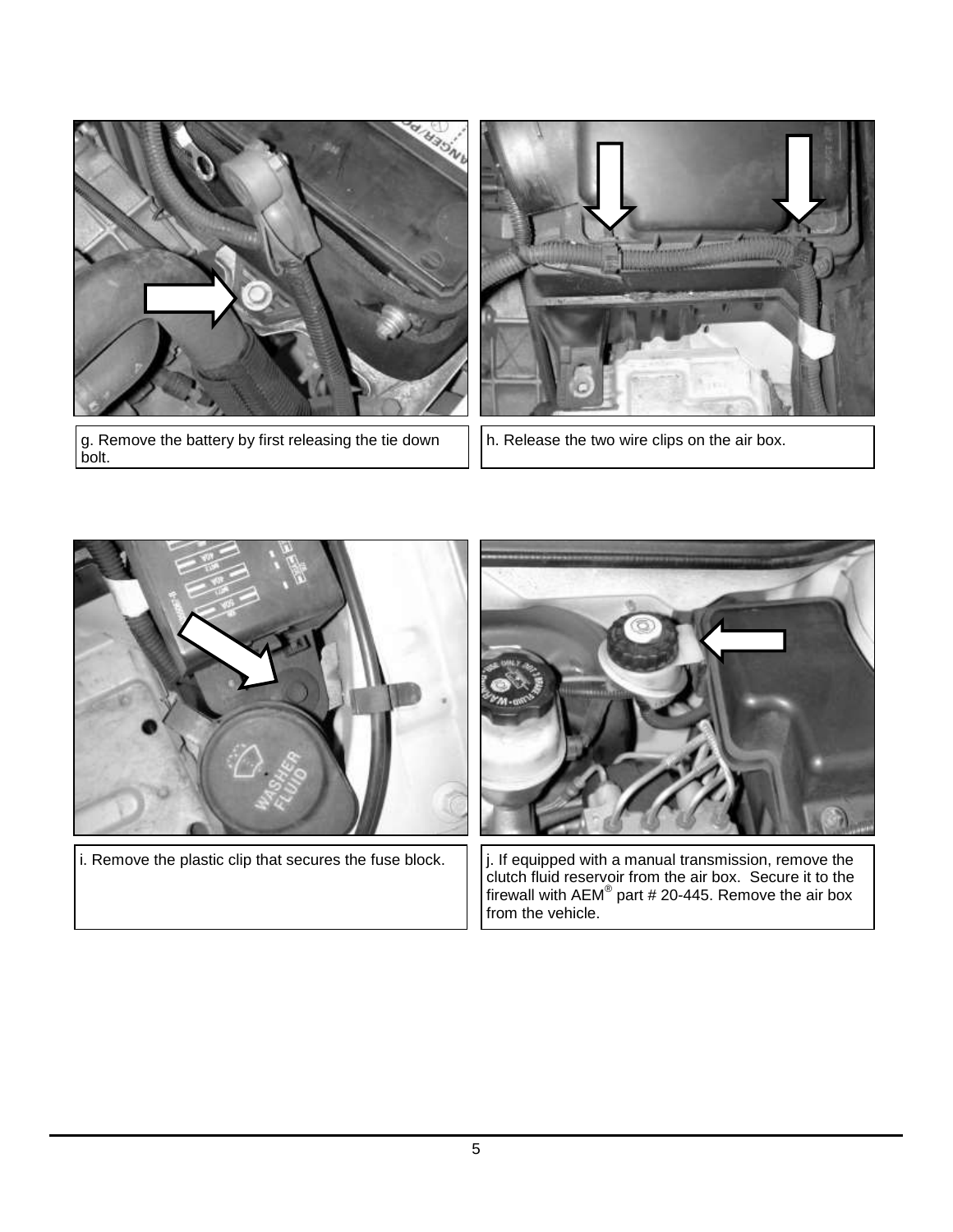

k. Remove the left fender liner to expose the lower air box / washer bottle assembly.



l. Release the two wire clamps on the back of the washer fluid bottle.



m. Unplug the washer motor. Pull the washer fluid hose off of the motor and drain the fluid into a clean suitable container.

n. Remove the bolt that secures the washer bottle to the fender.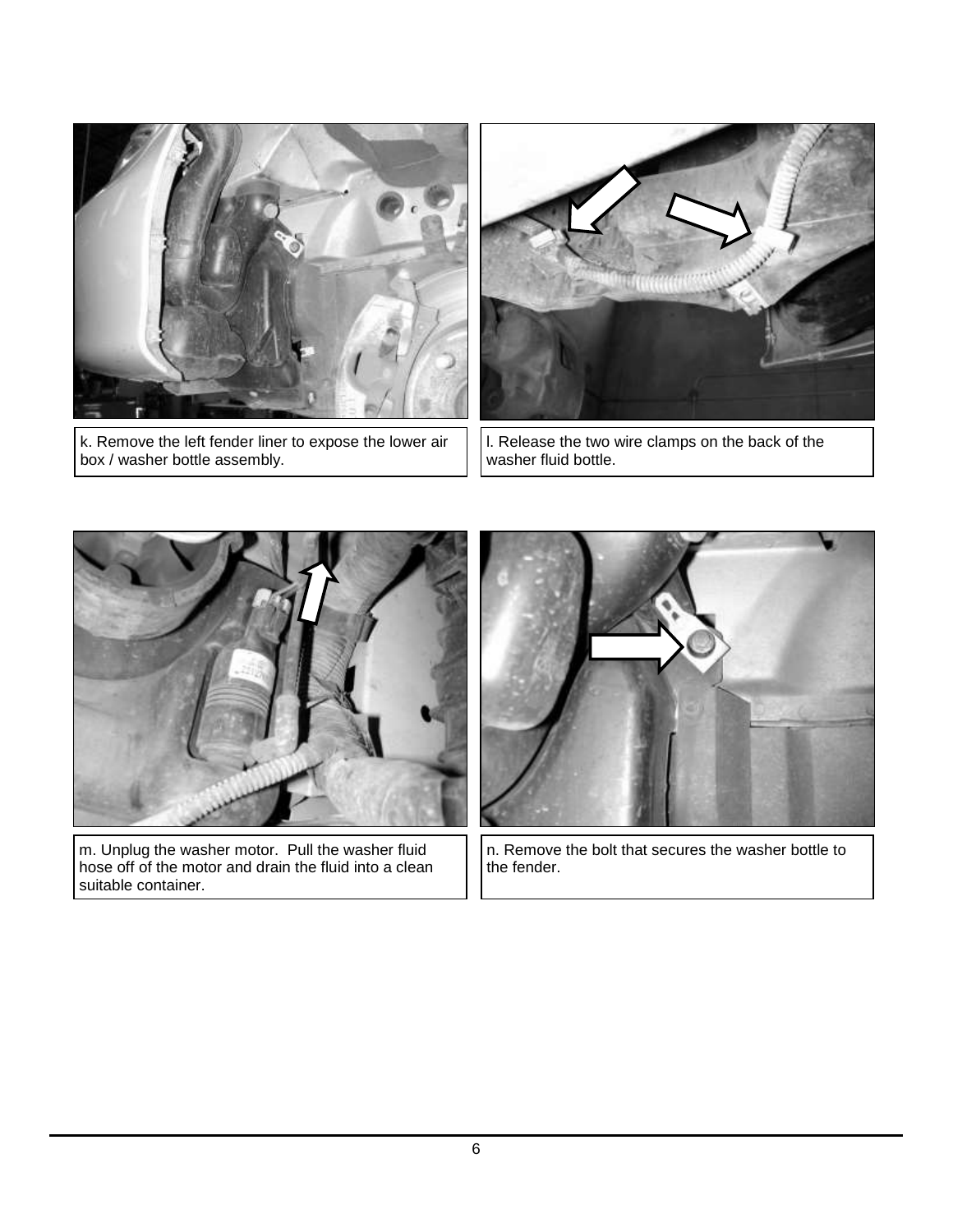

o. Remove the lower bolt near the front of the washer bottle.



p. Remove the upper bolt near the front of the washer bottle. This picture was taken through the front grill.



q. Remove the washer bottle from the vehicle. Loosen the bolt connecting the bottle to the lower air box.



r. Loosen the positive lead on the fuse block. **Rotate it as shown.** Tighten the lead.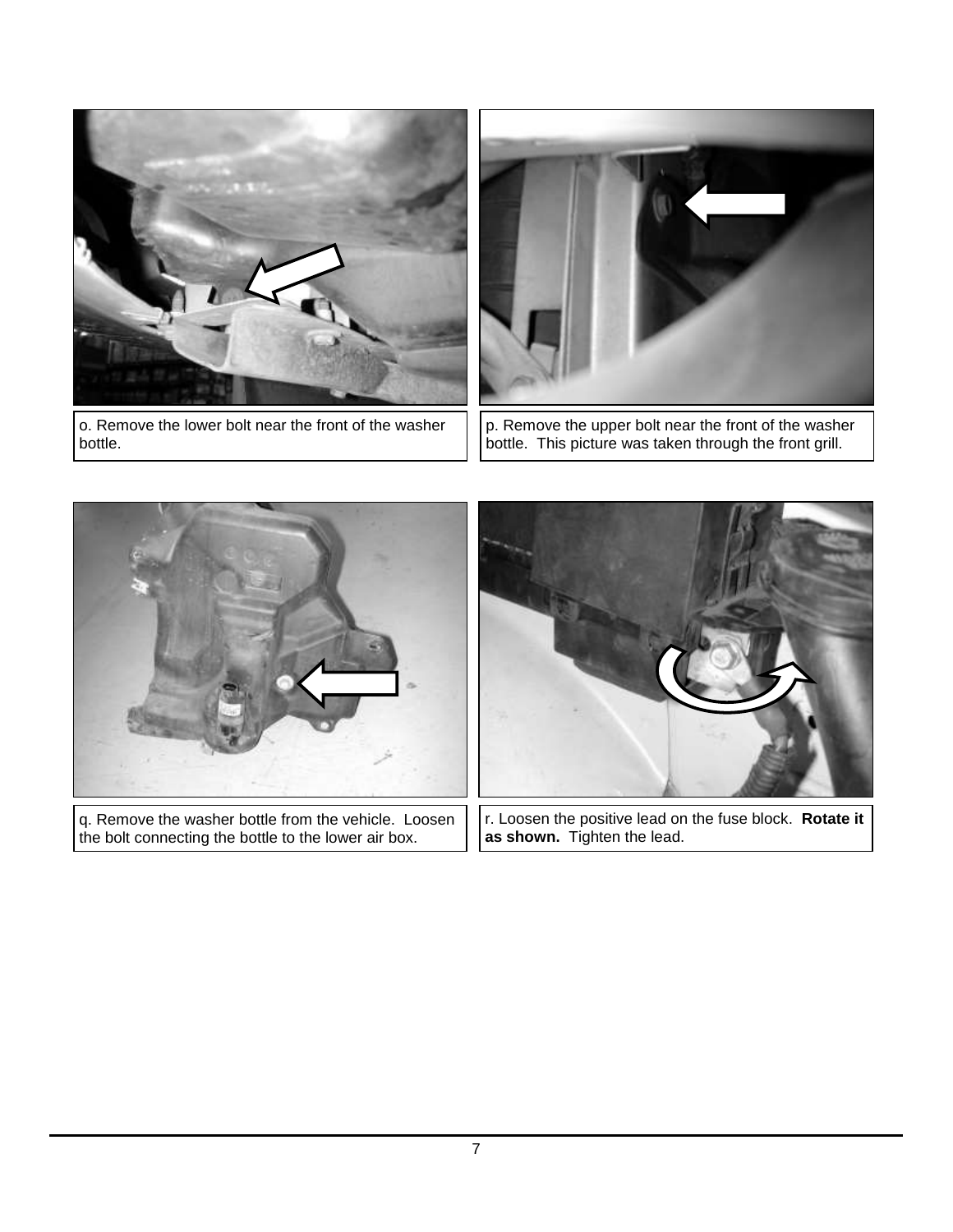## **3. Installation of AEM® intake system.**

a. When installing the intake system, do not completely tighten the hose clamps or mounting hardware until instructed to do so.



b. Install supplied bolt and washer through fender as shown. This picture was taken from inside the fender well.



c. Install spacer as shown. Install the lower pipe in the engine bay. Center the pipe in the hole in the fender and tighten the nut on the spacer.



d. Mark the pipe approximately  $\frac{1}{2}$ " above and below the hole in the fender. Remove the pipe and apply the adhesive neoprene material as shown. Reinstall the intake pipe as previously directed.



e. Reinstall the washer bottle without the lower air box. Reattach the washer fluid hose and plug in the washer motor.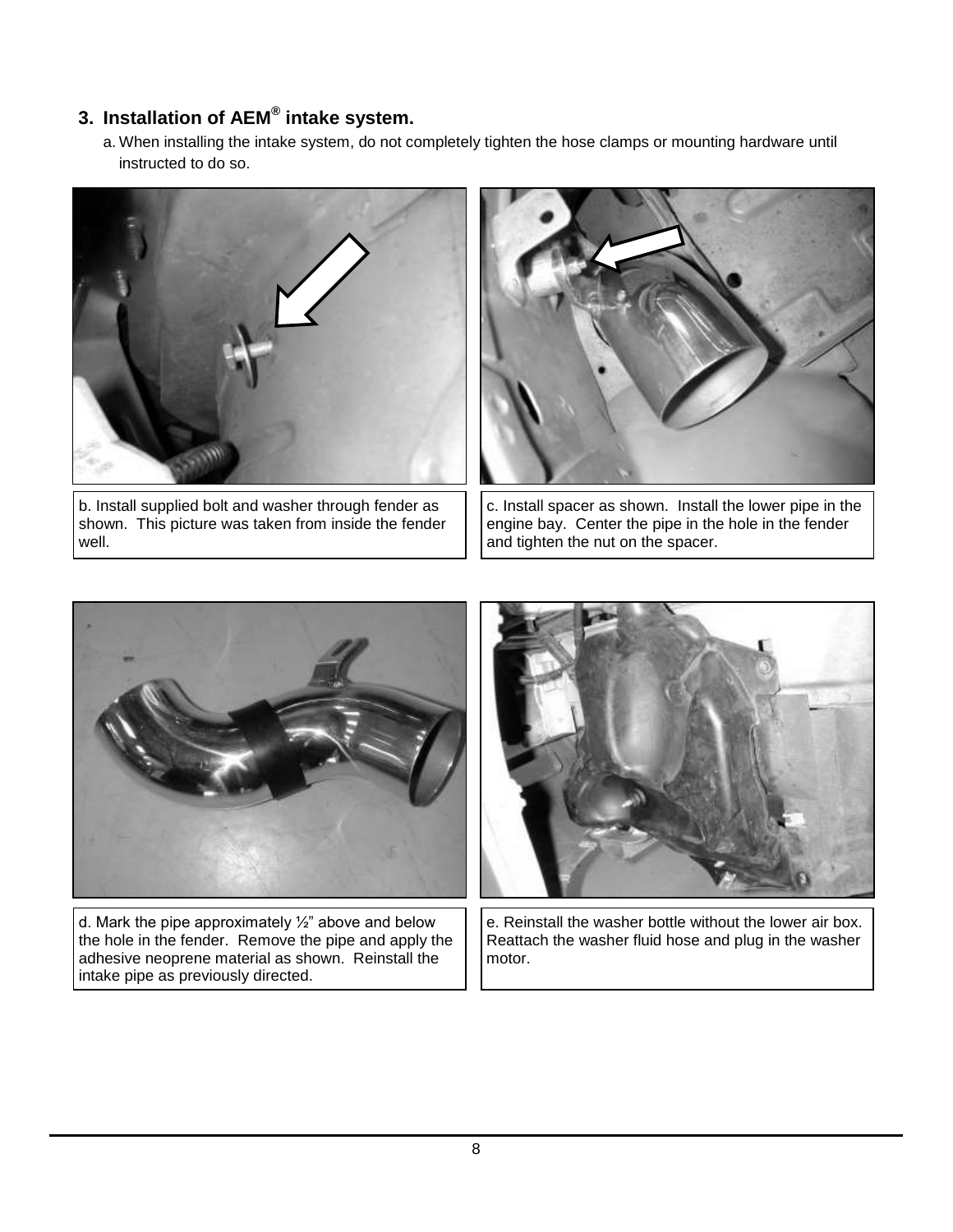

f. Install the supplied silicone hose as shown. Orient the hose clamp screws away from the battery tray as shown.



g. Attach the rubber mount to the tab near the washer bottle filler neck using the supplied washer and lock nut.



h. Install the hump hose to the throttle body as shown.



i. Install the supplied grommet in the hole on the upper pipe. Insert the zip tie into the hole on the upper pipe bracket (use two zip ties if the car has cruise control).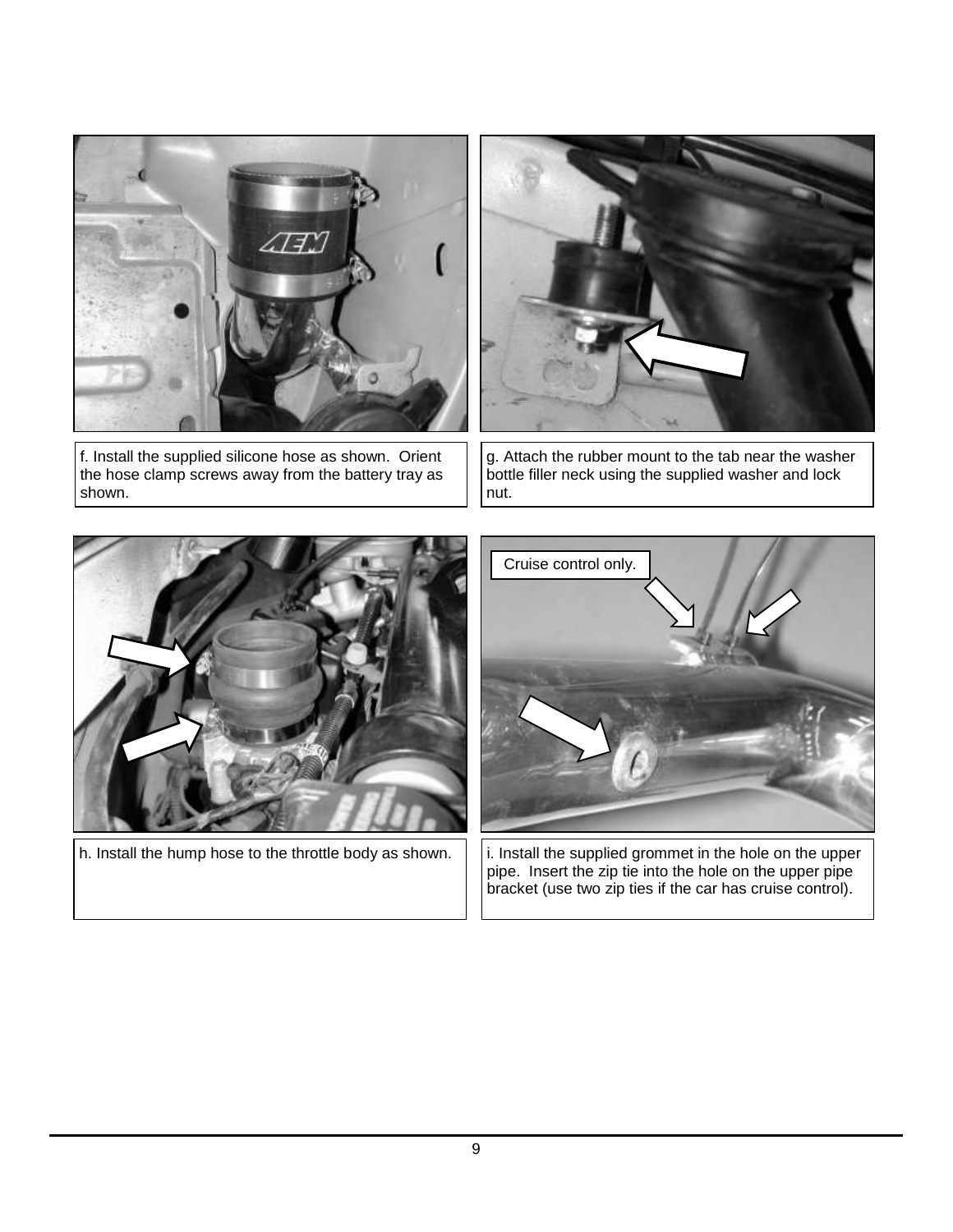

j. Place the upper intake pipe in the engine bay as shown.



k. Secure the throttle/cc cable(s) to the upper pipe with the zip tie(s) installed earlier. Cut off excess material.



l. Insert the IAT sensor through the grommet in the upper pipe. Do not push the grommet into the pipe.



m. Install the supplied breather hose between the valve cover and intake pipe. Secure it with the supplied hose clamps.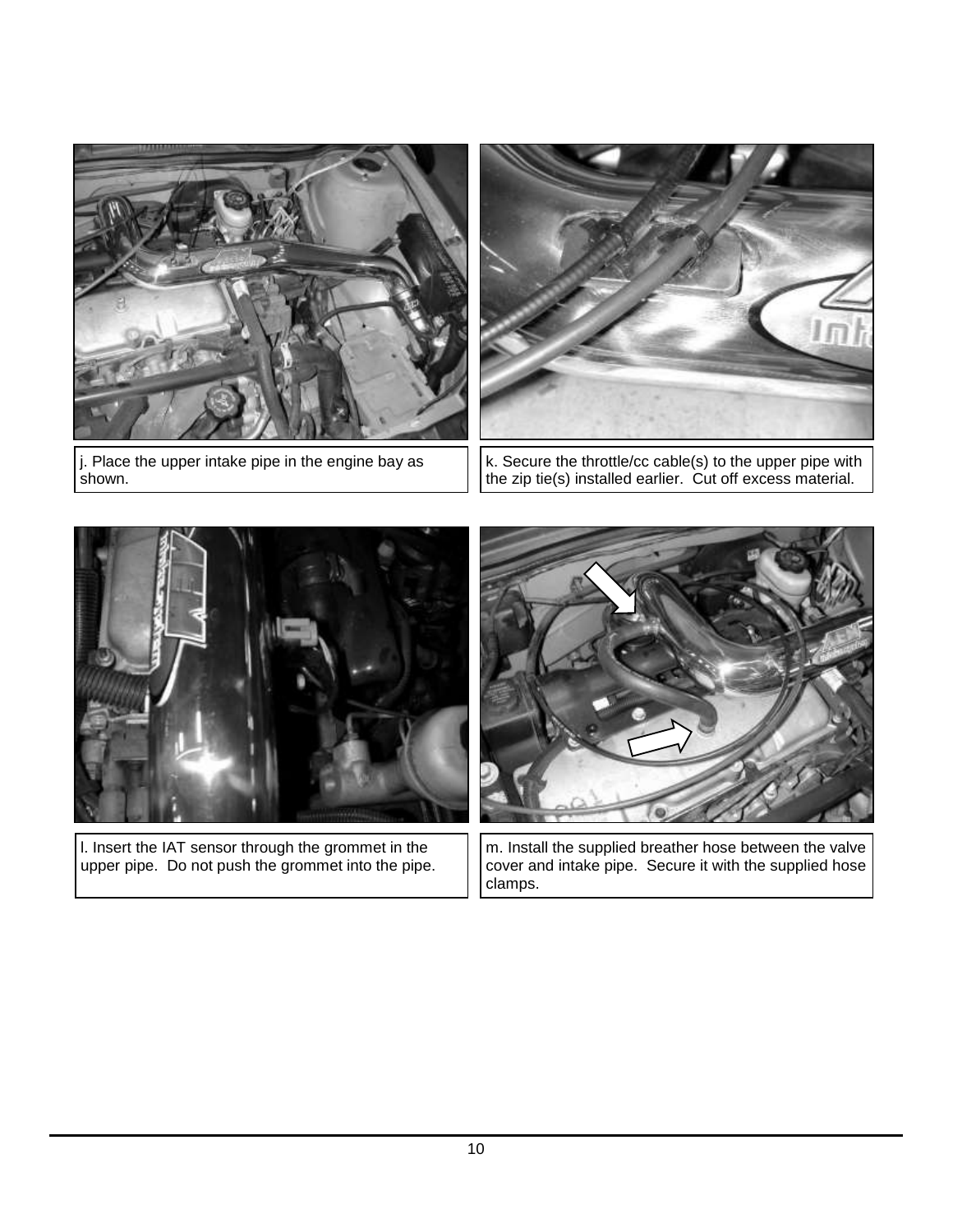

n. Check the fitment of the pipes and tighten all hose clamps. Secure the fuse block to the rubber mount with the supplied lock nut and washer.



o. Reinstall the battery. Confirm that the positive lead from the fuse box is on top of the intake pipe and is not pinched between the battery and the intake pipe.



p. Install the air filter onto the end of the intake pipe.

 $AEM^{\otimes}$  intake system installed

#### **4. Reassemble Vehicle**

- a. **Fender liner:** Install the fender liner and any hardware that was removed in steps 2k. **NOTE: Failure to install the fender liner will result in diminished performance and increase the potential for engine damage due to water ingestion in rainy conditions.**
- b. **Wheel:** Install the driver's side wheel using the factory torque specification (see owner's manual).
- c. **Washer Bottle:** Refill the washer bottle with the washer fluid that was drained in step 2m.
- d. Position the inlet pipes for the best fitment. Be sure that the pipes or any other components do not contact any part of the vehicle. Tighten the rubber mount, all bolts, and hose clamps.
- e. Check for proper hood clearance. Re-adjust pipes if necessary and re-tighten them.
- f. Inspect the engine bay for any loose tools and check that all fasteners that were moved or removed are properly tightened.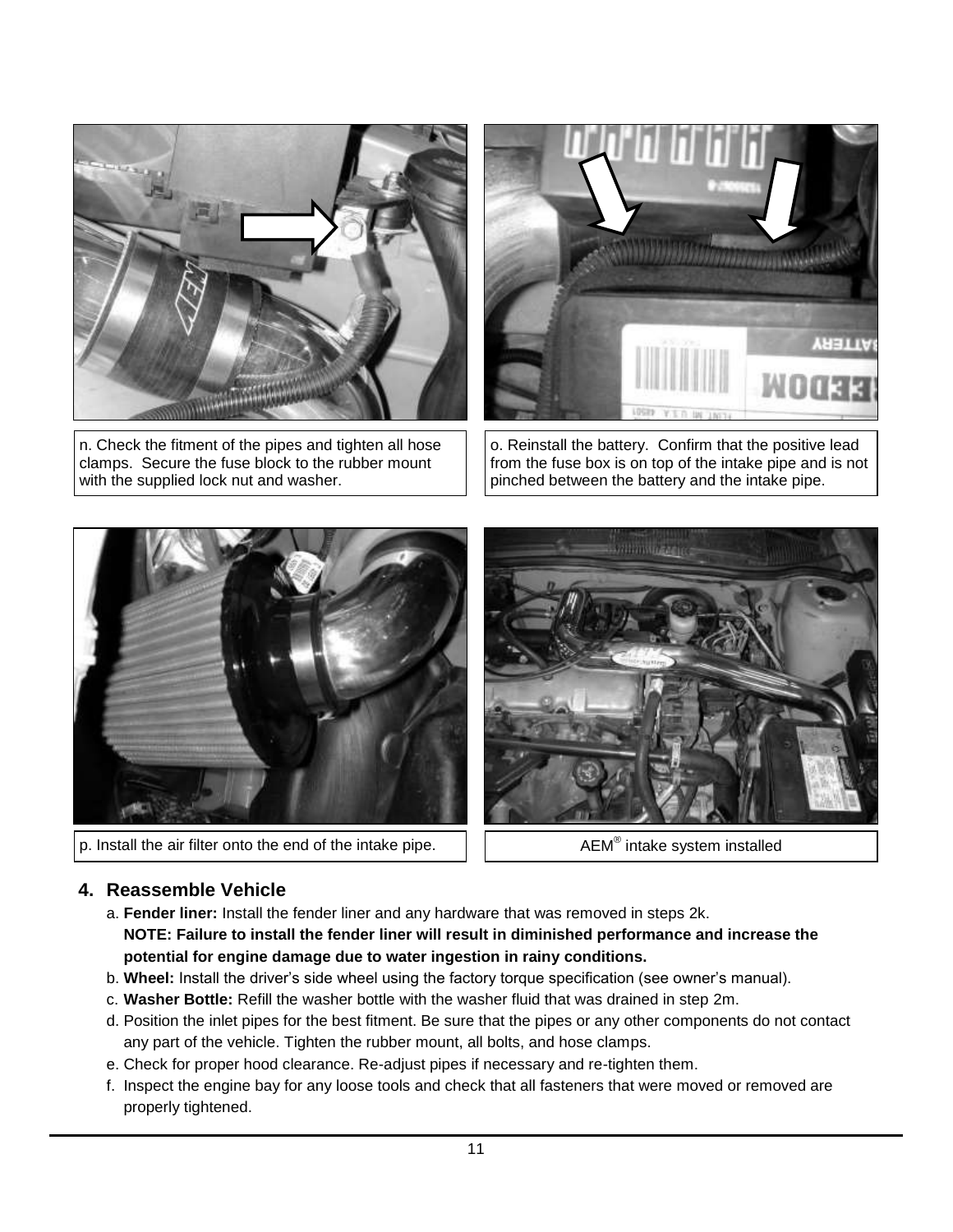g. Reconnect battery terminals and start engine. Let the vehicle idle for 3 minutes. Perform a final inspection before driving the vehicle.

### **5. CARB Sticker Placement**

a. The C.A.R.B. exemption sticker, (attached), must be visible under the hood so that an emissions inspector can see it when the vehicle is required to be tested for emissions. California requires testing every two years, other states may vary.

### **6. Service and Maintenance**

- a. AEM Induction Systems requires cleaning the intake system's air filter element every 100,000 miles. When used in dusty or off-road environments, our filters will require cleaning more often. We recommend that you visually inspect your filter once every 25,000 miles to determine if the screen is still visible. When the screen is no longer visible some place on the filter element, it is time to clean it. To clean, purchase our Synthetic air filter cleaner, part number 99-0624 and follow the easy instructions.
- b. Use window cleaner to clean your powder coated  $AEM^{\circledast}$  intake tube. **NOTE: DO NOT USE aluminum polish on powder coated AEM® intake tubes.**

**7. Notes on installing AEM bypass valve (part # 20-402S – sold separately)**



Suggested location to cut intake pipe to install AEM® bypass valve. Be sure to follow the installation instructions included with the  $AEM^{\circledR}$  Bypass Valve to ensure proper installation.



 $\mathsf{AEM}^\circledast$  bypass valve installed.

For technical inquiries e-mail us at sales@aemintakes.com or call us at 800.992.3000